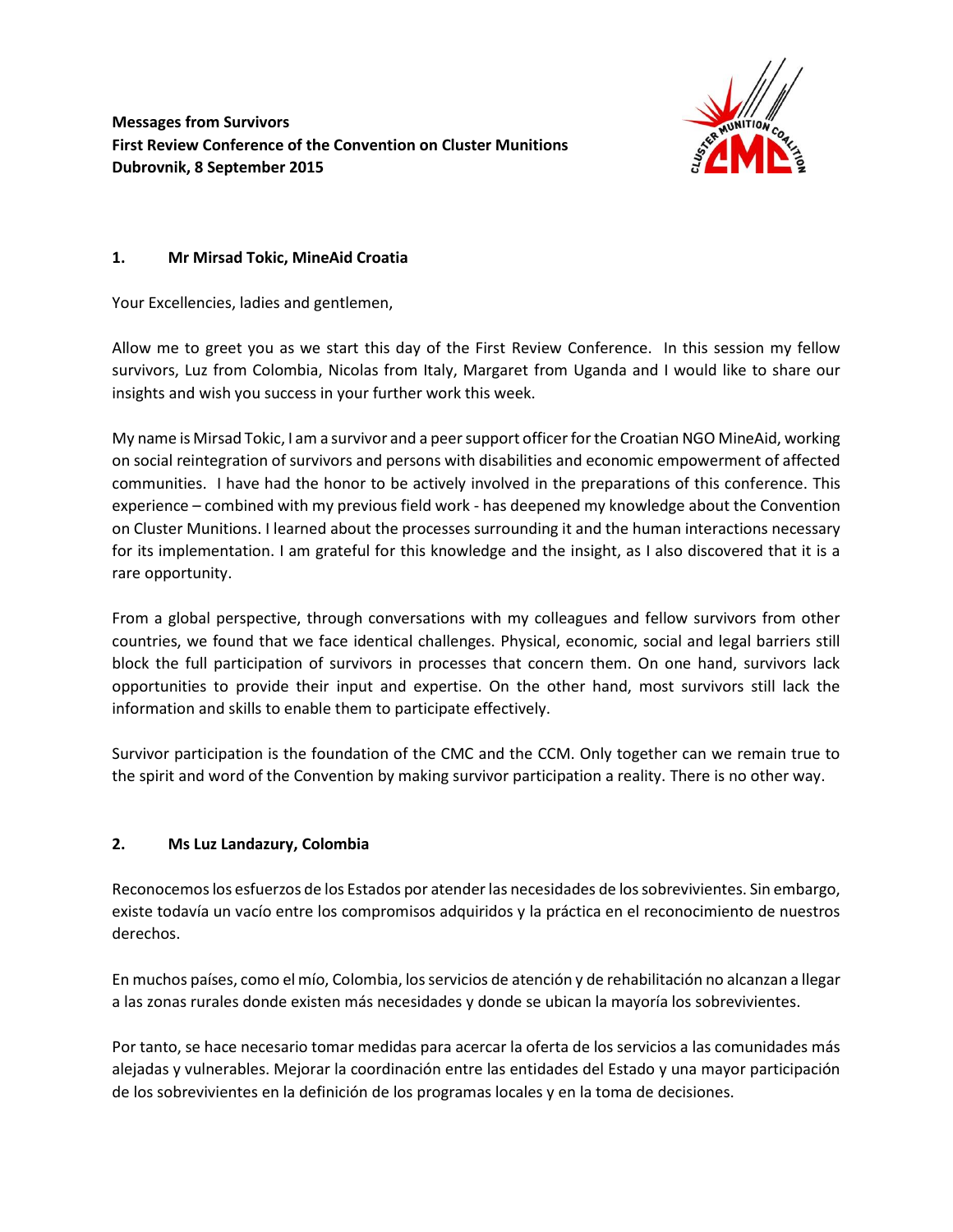Para alcanzar esto, necesitaremos más apoyo para formarnos como sujetos activos de nuestras comunidades – un ejemplo de esto, servirá el enfoque de apoyo entre pares, la cual nos permite ser parte de la solución a largo plazo.

Los sobrevivientes requerimos de una atención global que va más allá de la atención médica. No se trata de atender únicamente la afectación visible sino también lo emocional que termina por afectar en la familia e incluso en la comunidad.

Adicionalmente, la inclusión educativa, la inclusión socioeconómica y laboral son fundamentales para permitirnos restablecer nuestros proyectos de vida. En ese sentido, todos los sectores deben ser involucrados y sensibilizados para lograr la tan anhelada inclusión integral a la que todos queremos llegar.

Por todo lo anterior, es de suma importancia que los Estados reconozcan la atención a los sobrevivientes en el marco global de la Discapacidad.

No queremos ser más víctimas, ni sobrevivientes queremos ser ciudadanos que participamos activamente en el desarrollo de nuestras sociedades.

## **3. Mr Nicolas Marzolino, Italian Campaign to Ban Landmines**

Ladies and gentlemen,

My name in Nicolas, I am 18 years old and I am Italian. I come from Val di Susa in the North of Italy. I was 15 years old when one day, while two friends of mine and I were hoeing the ground to plant potatoes, we found a red and silver object. I didn't know what it was. It exploded in my hands. That day I lost one hand and my sight. That object was an unexploded ordnance from the World War Two!

This ordnance was 70 years old, but there was no information about the dangers of ERW distributed in my school or my community. For this reason I am lecturing students in Italian schools on what unexploded ordnance is and what effects they have. My accident is a proof of how long-lasting is the legacy of war can be.

Through the Italian Campaign to Ban Landmines I understood how my country, and many others represented here, are committed to preventing cluster bombs and other remnants of war from taking the lives of young people like me, civilians, innocent people. My thoughts go to all the people from countries recently affected by armed conflicts and cluster bombs. I know that for a long time, the lives and health of their children will be risk.

To all present, I would like to address a call to enhance international cooperation to respond to the needs of survivors and promote the rights of persons with disabilities.